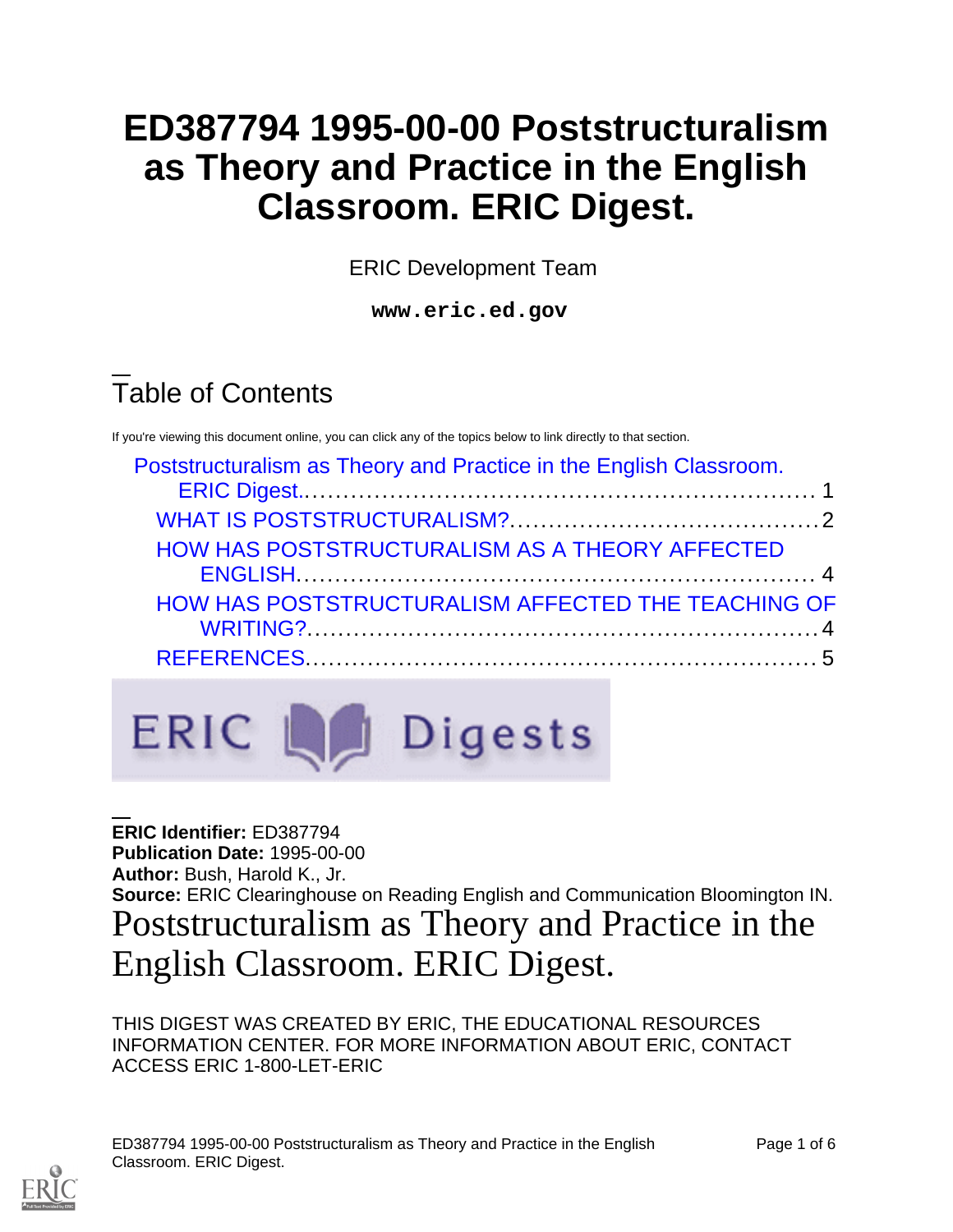### WHEN DID POSTSTRUCTURALISM "BEGIN?"

In the late 1960s, just as structuralism was reaching its apex as an influential theory of language, along came a new wave of philosophers intent on subjecting it to a rigorous and sustained critique. Structuralism, an intellectual movement most readily associated with the linguist Ferdinand de Saussure and the anthropologist Claude Levi-Strauss, examined cultural phenomena according to the underlying formal systems out of which those phenomena naturally spring. That is, both language and culture acquire meaning only insofar as they participate in a complex pool of structural relations.

This seemingly scientific view of language and culture posited a systemic "center" that organized and sustained an entire structure. The historical attack against this central premise of structuralism is usually traced to a paper entitled "Structure, Sign and Play in the Discourse of the Human Sciences," delivered by Jacques Derrida to the International Colloquium at Johns Hopkins University in 1966. In his essay, later collected in his influential book "Writing and Difference" (1978), Derrida criticized the Western "logocentric" notion of an ever-active, transcendent center or ground. Since language does in fact lack such a center, say poststructuralist critics, language is therefore inherently unstable and fraught with ambiguity and "slippage," with the result that meaning is indeterminate.

## <span id="page-1-0"></span>WHAT IS POSTSTRUCTURALISM?

Poststructuralism, like its related second cousin postmodernism, is a slippery term for anyone to define. As a result, any basic outline such as this summary is by necessity extremely general and open to controversy by theorists (a phenomenon, by the way, that is inherent to poststructuralist thought). Nevertheless, poststructuralism is generally considered to include three main features or tenets:

#### The Primacy of Theory

In contemporary philosophy, it has become incumbent upon every critic to "theorize" every position and critical practice. In effect, "theory" has almost in and of itself become an independent field of study and research in the humanities, designating as it now does any account of whatever conditions determine all meaning and interpretation.

In addition, much of contemporary theory seeks to challenge, destabilize, and subvert the foundational assumptions and beliefs which comprise all modes of discourse that make up western civilization. Because of this ongoing and at times rather stridently oppositional stance, poststructural criticism has been associated with an adversarial stance that often takes on the established institutional and political forces in American society. Among the many essays describing the rise and content of the field that today is called "theory," Terry Eagleton's fine study (1983) is the most accessible and the best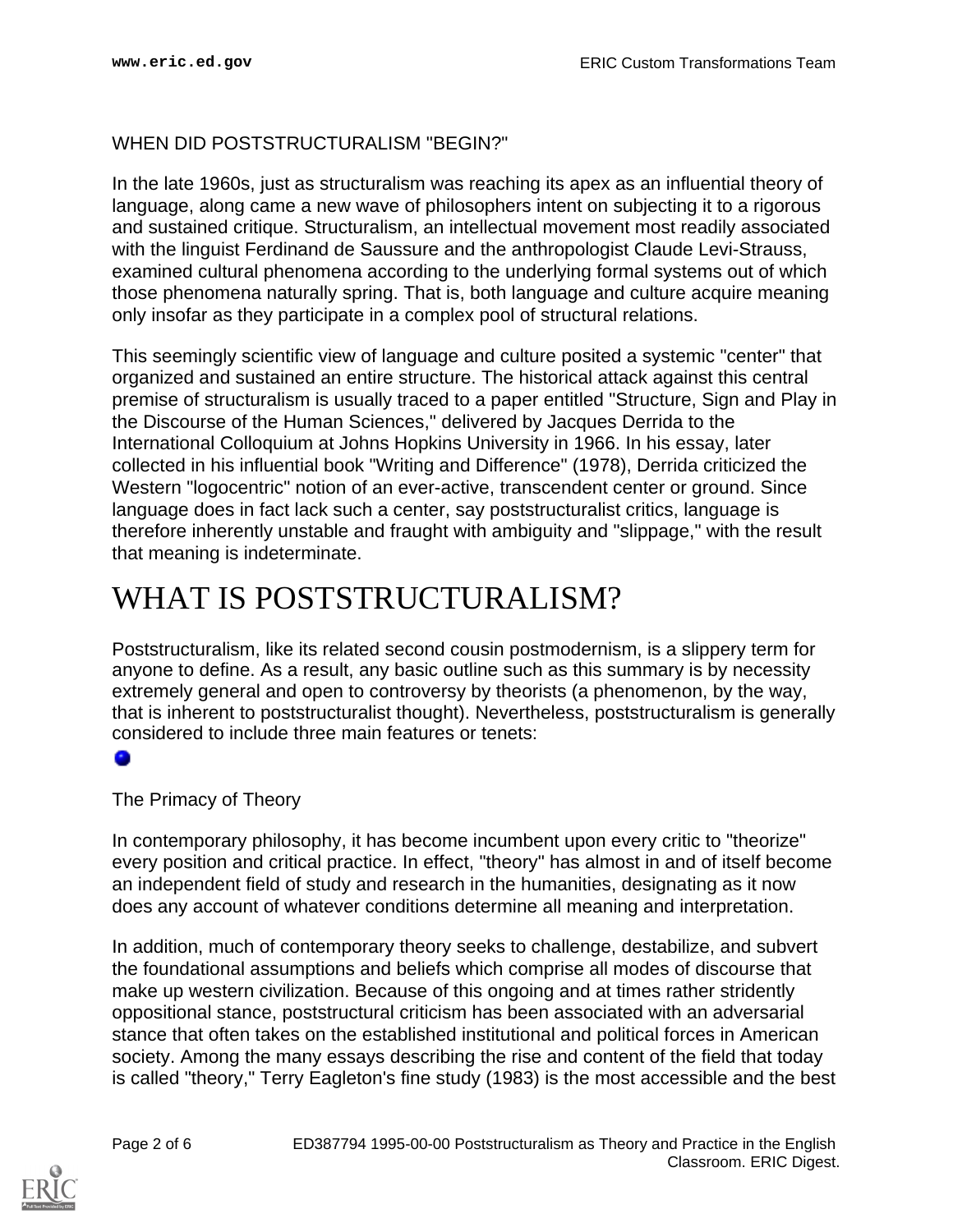introductory text.

The Decentering of the Subject

Poststructural critics have called into question the very existence of the human "subject" or "self" posited by "humanism." The traditional view of individuals in society privileges the individual's coherent identity endowed with initiative, singular will, and purposefulness. However, this traditionalist concept is no longer seen as tenable in a poststructuralist view of human subjectivity. By way of contrast, the poststructural subject or self is seen to be incoherent, disunified, and in effect "decentered," so that depending upon the commentator a human being is described as, for example, a mere conveyor of unconscious mainstream ideologies, or as simply a "site" in which various cultural constructs and "discursive formations" created and sustained by the structures of power in a given social environment play themselves out. Some of the most important early essays signaling the turn to such a view of human subjectivity, and in particular of authorship, also appeared in the late 1960s, including influential works by theorists like Michel Foucault and Roland Barthes.

### ۰

The Fundamental Importance of the Reader

With the destabilizing or decentering of the author and in more general terms of language as a system, the reader or interpreter has become the focal point of much poststructural theorizing. The traditional notion of a literary "work" that has some sort of objective, singular existence and meaning all its own has been rejected and translated into the more common contemporary category of "text," a concept that suggests the centrality of the reader and the decentered nature of the written product itself. According to "deconstruction," a theoretical approach to written texts that is largely an offshoot of poststructural theory, any text comprises a chain of signifiers which appears to evoke a singular meaning, but which upon investigation can be shown to contradict itself and thus "deconstruct" whatever meaning it can be said to contain. In the most extreme forms of deconstruction, meaning is fully indeterminate, and any claim to understand and interpret objectively and completely a given text is merely an illusory "effect."

In addition to deconstruction, another particularly important and related field of poststructuralist theory is "reader response theory." Reader response is most interested in how individuals read the same text in vastly different ways. Although reader response (like poststructuralism and deconstruction) should not be considered a field of unified critical thought, the term has "come to be associated with the work of critics who use the words "reader," "the reading process," and "response" to mark out an area of investigation" (Tompkins, 1980). Thus, reader response theorists would agree that a

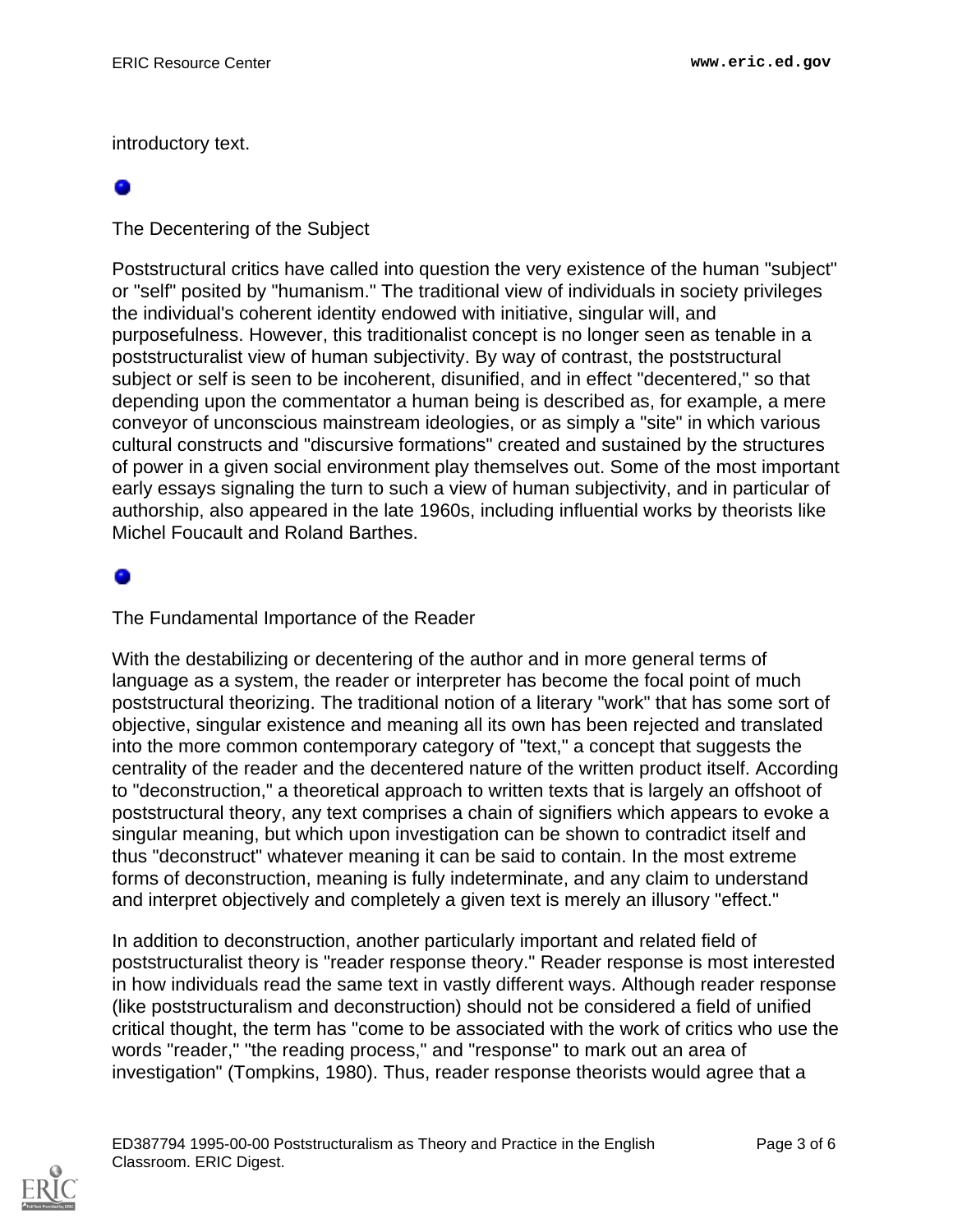work of literature cannot be understood apart from its effects on individual readers; indeed, the work's "meaning" really has no existence separate from the way readers respond to it. A recommended introductory text discussing readers respone theory as a field of inquiry is a collection of foundational essays edited by Jane Tompkins entitled "Reader Response Criticism" (1980).

## <span id="page-3-0"></span>HOW HAS POSTSTRUCTURALISM AS A THEORY AFFECTED ENGLISH

CLASSROOM PRACTICES IN THE TEACHING OF LITERATURE?As Arthur Applebee has pointed out, the English curriculum's primary objective should be the enhancement and maintenance of the conversational feature of culture within the domain of the English classroom. Applebee and his colleagues advocate a view of curriculum that creates "a domain for culturally significant conversations into which we want our students to be able to enter" (Applebee, 1994). Applebee's aim, which demonstrates how poststructural theorizing has influenced English curriculum development, is to create such domains by holding to one of Applebee's key principles: "content that does not invoke further conversation is of no interest; it is dead as well as deadly." Blau (1993) provides a solid introductory essay linking current literary theory with actual teaching of literature. Johnson (1994) discusses how readers are profoundly affected by such social categories as race and gender, while Patterson (1992) considers reading as a discursive practice and demarcates the shift toward poststructural views of individualism.

## <span id="page-3-1"></span>HOW HAS POSTSTRUCTURALISM AFFECTED THE TEACHING OF WRITING?

Berlin (1992) and Winterowd and Blum (1994) have supplied two of the best introductions to how poststructural theory has had a massive impact on composition pedagogy. A growing number of scholars have written about this influence on a variety of practical areas: Hourigan (1991) describes the impact of poststructuralism on writing assessment, and Joyner (1991) advocates the employment of poststructural insights into the procedures of writing centers. Jonsberg (1993) and Hodgkins (1993) are interested in how poststructural theory might affect student-teacher relationships, writing assignments, and student writing modes such as expressivism.

Finally, poststructural theory is having an effect on areas of professionalization and teacher education. Capper and Jamison (1993), Deever (1993), Oldendorf (1992), and Robinson et al. (1993) have all contributed to the larger project of determining how the emergence of poststructuralism should affect what English teachers teach, how institutions should make evaluative judgments, and how preservice English teachers should be prepared to begin their careers.

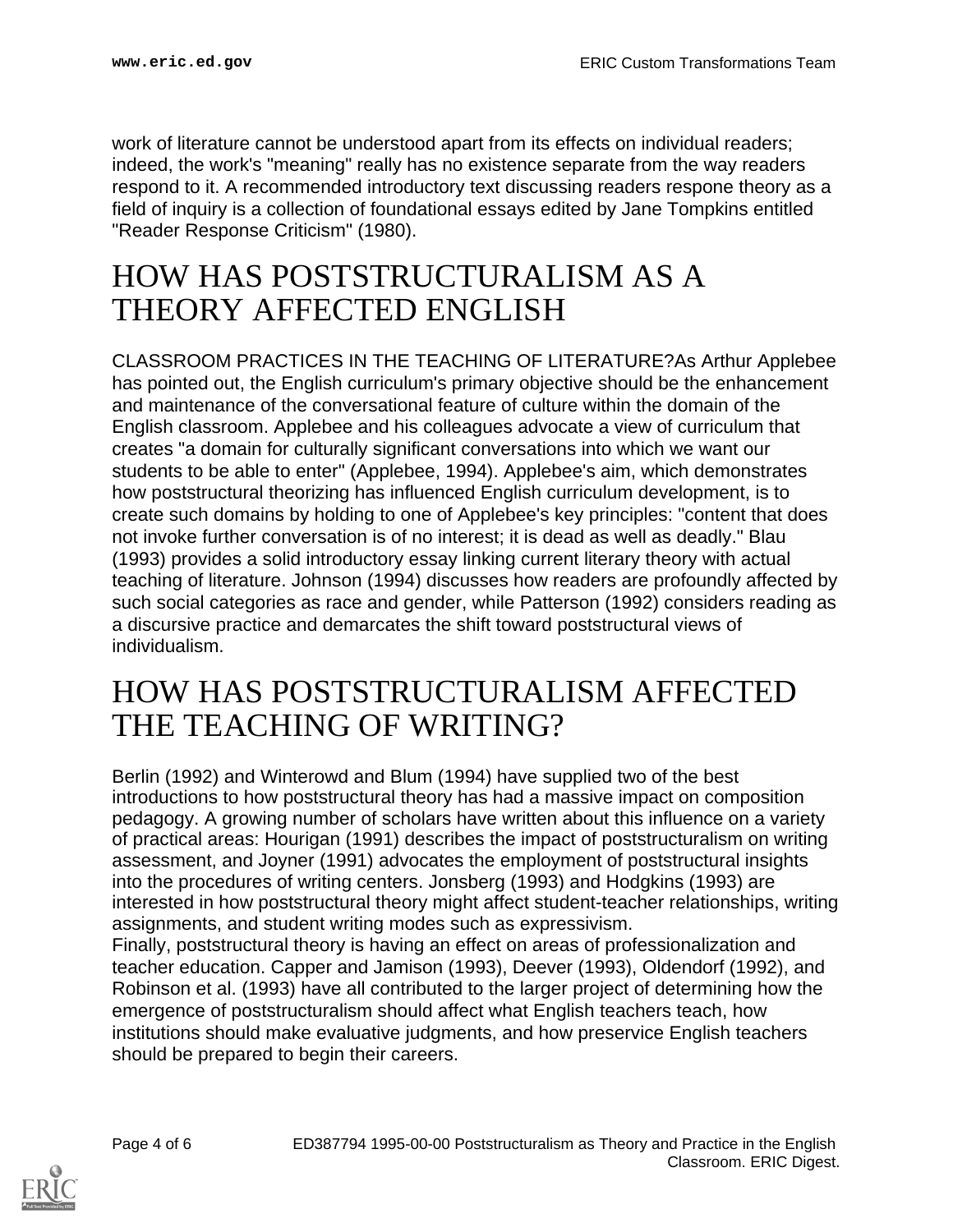## <span id="page-4-0"></span>REFERENCES

Applebee, Arthur N. (1994). "Toward Thoughtful Curriculum: Fostering Discipline-Based Conversation." English Journal, 83(3), 45-52. [EJ 480 971] Berlin, James A. (1992). "Poststructuralism, Cultural Studies, and the Composition Classroom: Postmodern Theory in Practice." Rhetoric Review, 11(1), 16-23. [EJ 451 299]

Blau, Sheridan (1993). "Building Bridges between Literary Theory and the Teaching of Literature." Albany, NY: National Research Center on Literature Teaching & Learning. [ED 356 472]

Capper, Colleen A., and Michael T. Jamison (1993). "Outcomes-Based Education Reexamined: From Structural Functionalism to Poststructuralism." Educational Policy, 7(4), 427-46. [EJ 475 775]

Deever, Bryan (1993). "A Curriculum for Educational Justice: The Social Foundations of Education and Pre-Service Teachers." Teacher Education Quarterly, 20(2), 43-56. [EJ 466 237]

Eagleton, Terry (1983). Literary Theory: An Introduction. Minneapolis: University of Minnesota Press.

Hodgkins, Deborah (1993). "Constructive/ Constructing Dialogue: Students, Teachers, and the 'Self' in the Writing Classroom." Paper presented at the Annual Meeting of the Conference on College Composition and Communication (San Diego). [ED 361 743]

Hourigan, Maureen M. (1991). "Poststructural Theory and Writing Assessment: 'Heady, Esoteric Theory' Revisited." Teaching English in the Two-Year College, 18(3), 191-95. [EJ 432 506]

Johnson, Cheryl L. (1994). "Participatory Rhetoric and the Teacher as Racial/Gendered Subject." College English, 56(4), 409-19. [EJ 481 051]

Jonsberg, Sara Dalma (1993). "Rehearsing New Subject Positions: A Poststructural Look at Expressive Writing." Paper presented at the Annual Meeting of the Conference on College Composition and Communication (San Diego). [ED 358 447]

Joyner, Michael A. (1991). "The Writing Center Conference and the Textuality of Power." Writing Center Journal, 12(1), 80-89. [EJ 435 657]

Oldendorf, Walter P. (1992). "Teacher Renewal and Educational Reform: A Poststructuralist at Home on the Range." [ED 353 208]

Patterson, Annette (1992). "Individualism in English: From Personal Growth to